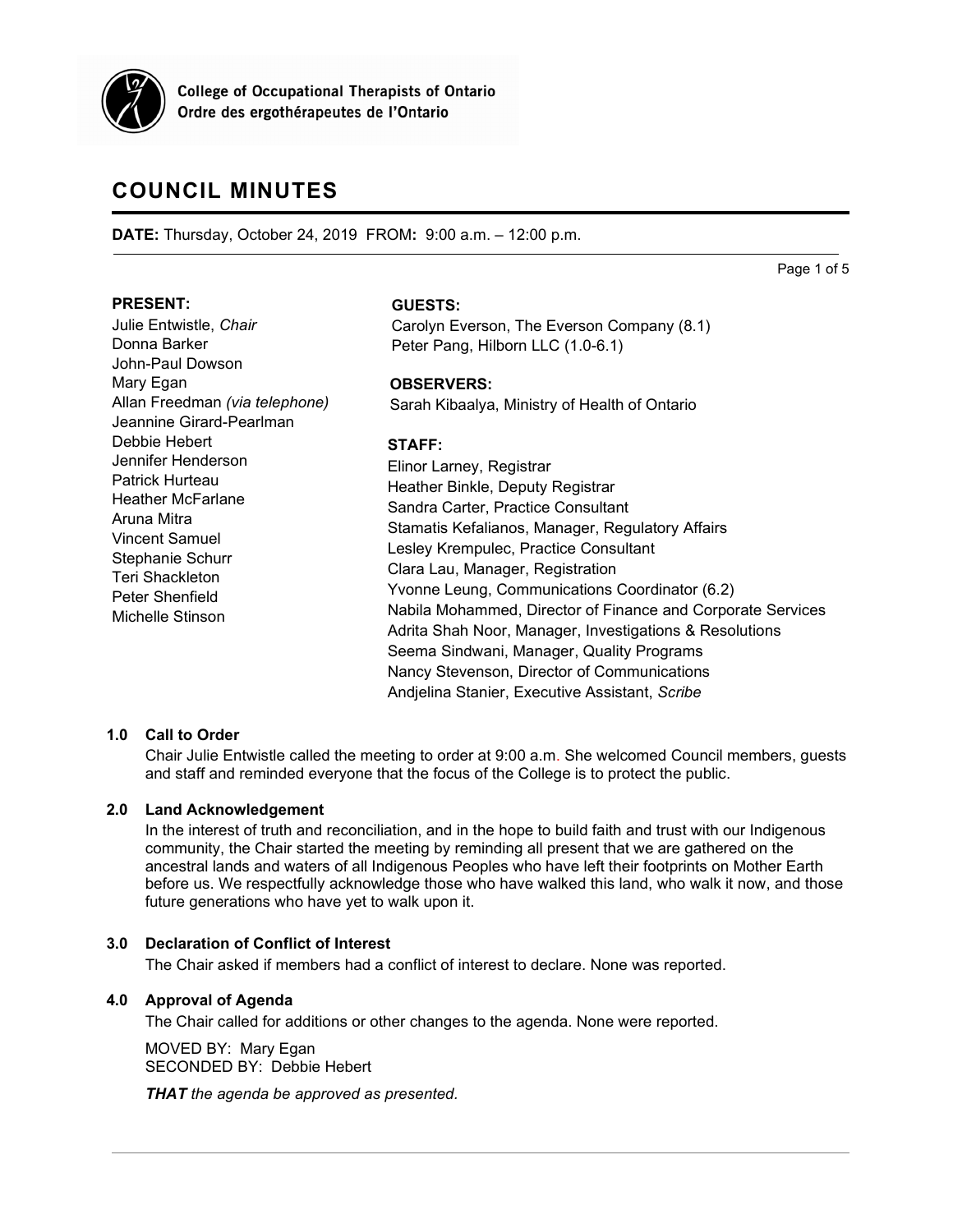Page 2 of 5

# **CARRIED**

## **5.0 Approval of Minutes**

## **5.1 Draft Council Minutes of June 25, 2019**

The Chair called for edits to the draft Council minutes of June 25, 2019. None were reported.

MOVED BY: Jennifer Henderson SECONDED BY: Vincent Samuel

*THAT the draft Council minutes of June 25, 2019 be approved as presented.*

# **CARRIED**

## **6.0 Annual Report / Audited Financial Statements**

## **6.1 2018-2019 Audited Financial Statements**

Auditor Peter Pang provided a brief overview of the audit review process, reviewed the financial statements and responded to questions from Council. Peter left the meeting at the conclusion of this item.

MOVED BY: Peter Shenfield SECONDED BY: Heather McFarlane

*THAT Council accepts the Audited Financial Statements for the 2018-2019 fiscal year.*

# **CARRIED**

## **6.2 Acceptance of 2019 Annual Report**

Council reviewed the annual report and provided several minor recommendations which include substituting a different image on page 2 and several wording changes.

MOVED BY: Donna Barker SECONDED BY: Allan Freedman

*THAT Council accepts the Annual Report for the 2018-2019 fiscal year, including today's changes.*

## **CARRIED**

## **7.0 Registrar's Report**

## **7.1 Registrar's Written Report**

The Registrar informed Council of two additional updates since the writing of her report:

- 1. Three new staff members joined the College: Stamatis Kefalianos, Manager, Regulatory Affairs; Clara Lau, Manager, Registration; and Olena Repekha, Executive Assistant – Deputy Registrar.
- 2. The controlled act regulation on psychotherapy was received back from the Ministry of Health (MOH) with no substantive changes and only minor recommendations to wording. The regulation will be posted by the MOH for 45 days which is in line to meet the December 31, 2019 deadline.

## **7.2 Registrar's Presentation**

The Registrar reported on the eight key areas of focus for Q1 Year 3 (June 1, 2019 – August 31, 2019) related to the 2017-2020 Strategic Plan and responded to questions.

## **7.3 August 2019 Financial Report**

Nabila provided an overview of the financial report and responded to questions.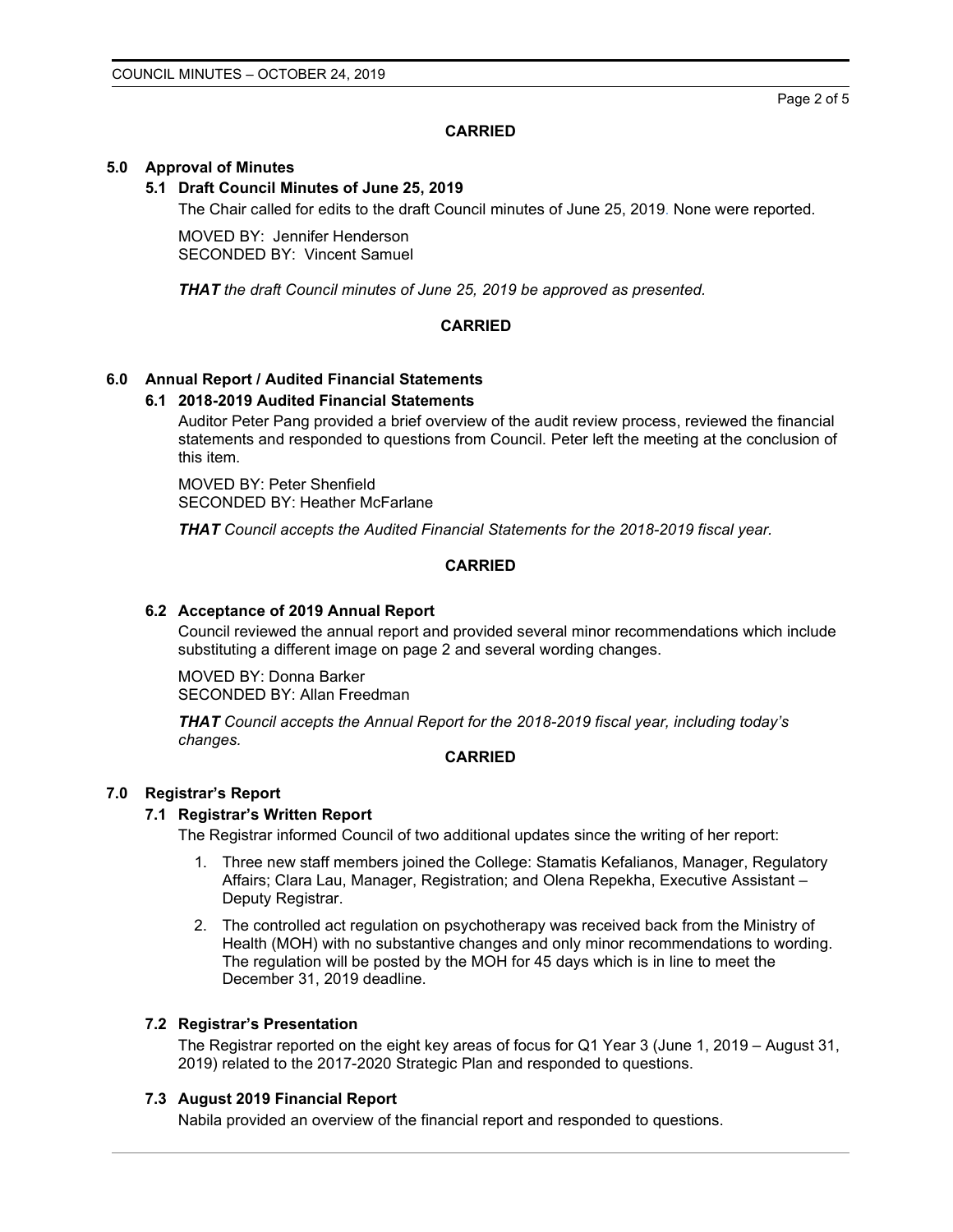MOVED BY: Peter Shenfield SECONDED BY: Vincent Samuel

*THAT Council receives the August 2019 Financial Report, Statement of Financial Position and Statement of Operations, as presented.*

#### **CARRIED**

## **7.4 Lease Renegotiation**

Nabila explained that the College has grown and space needs for staff now exceed capacity. The College has explored options to either relocate to a larger office or renovate the existing premises to maximize workspace. Should the College elect to stay, advice has been received that prior to making a capital investment into the current premises, it would be benefit the College to enter into renegotiations at this time, to extend the current lease which will expire in September 2023. The College is seeking Council approval as required by College bylaws and governance policy RL5 to undertake such discussions.

MOVED BY: Jeannine Girard-Pearlman SECONDED BY: Peter Shenfield

*THAT Council delegates authority of the lease renegotiation for the current leased space at 20 Bay Street to the Executive Committee.*

## **CARRIED**

#### **7.5 Priority Performance Report**

Heather reported on Council performance data for Q1 (2019-2020) related to the objectives as outlined in the 2017-2020 Strategic Plan. Overall indicators will remain the same until the end of Q4 of the current strategic priorities. New indicators will be determined once the strategic priorities for 2020-2023 are identified and related data collection and reporting will begin on June 1, 2020.

MOVED BY: Donna Barker SECONDED BY: Stephanie Schurr

*THAT Council receives the revised Priority Performance Report for the first quarter of 2019-2020.*

#### **CARRIED**

#### **7.6 Risk Management Report**

Council reviewed the report and noted the level of risk remained unchanged from the previous quarter.

MOVED BY: Jeanine Girard-Pearlman SECONDED BY: Allan Freedman

*THAT Council receives the Risk Management Report.*

#### **CARRIED**

#### **8.0 Governance**

#### **8.1 Strategic Planning Debrief**

Consultant Carolyn Everson thanked Council and staff for participating in the Strategic Planning Session yesterday. Carolyn will review the feedback and develop a preliminary framework for the new strategic plan. A working group consisting of Council members and senior management will work to draft the final 2020-2023 strategic plan which will be brought to Council in January. The following Council members volunteered to form the working group: Julie Entwistle, Debbie Hebert, Aruna Mitra, Jennifer Henderson and Vincent Samuel.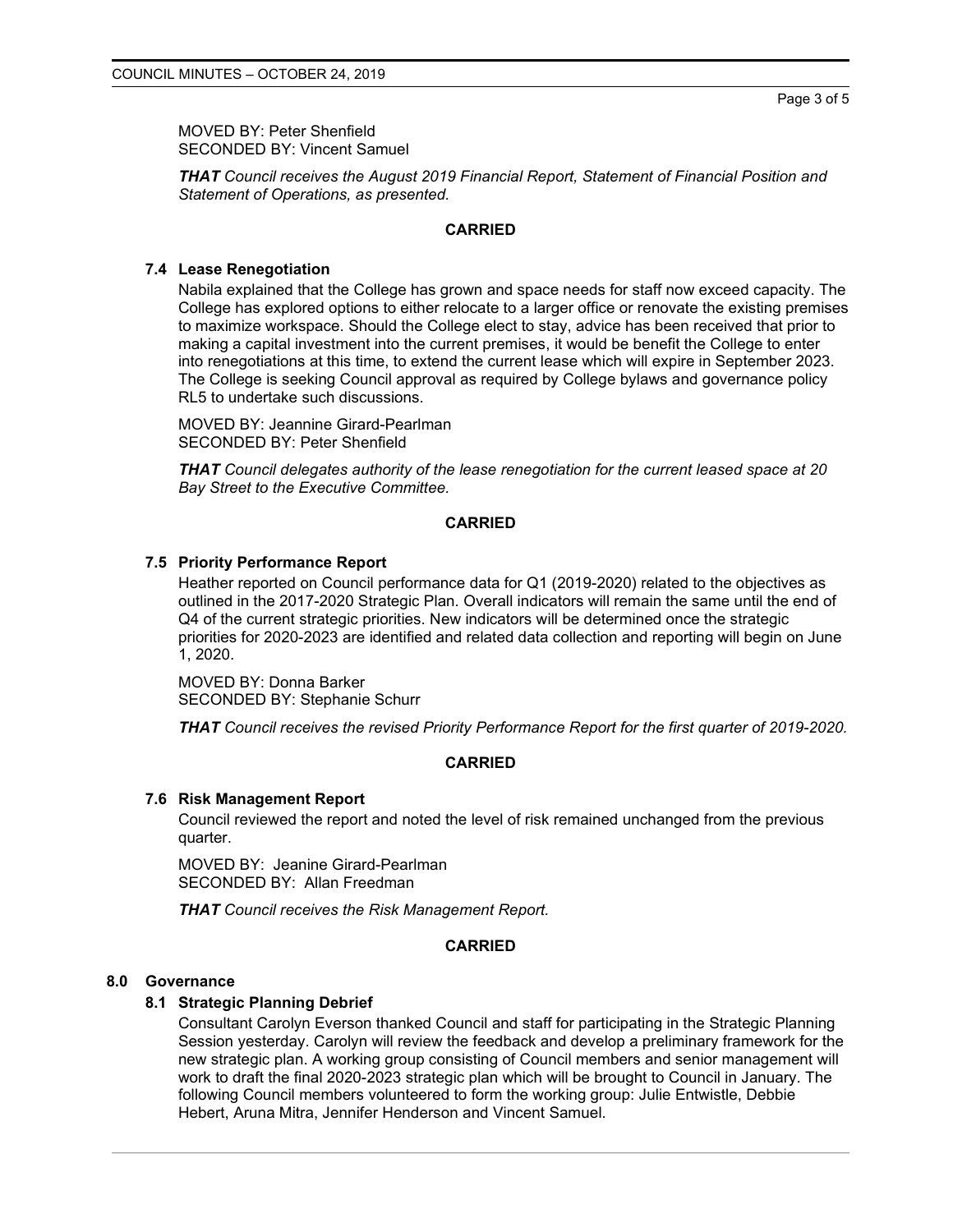## **8.2 Council Policy Review**

As part of the regular policy review cycle, 17 policies and one guideline were presented for consideration. In addition to one minor change brought forward for policy CRL4, Council further recommended two minor changes to wording for policies GP7 and GP8. No material concerns were expressed.

MOVED BY: Peter Shenfield SECONDED BY: Aruna Mitra

*THAT Council approves the amended policies as listed, including today's changes:*

- *GP1 – Global Governance Commitment, October 2016*
- *GP3 – Governing Style, October 2016*
- *GP4 – Council Role, October 2016*
- *GP5 – President's Role, October 2016*
- *GP6 – Vice-President's Role, October 2016*
- *GP7 – Council Member's Role and Code of Conduct, October 2016*
- *GP8 – Non-Council Member's Role and Code of Conduct, October 2016*
- *GP9 – Committee Chairperson's Role, October 2016*
- *GP10 – Council Committee Principles, October 2016*
- *GP11 – Cost of Governance, October 2016*
- *GP13 – Confidentiality and Disclosure of College Information, October 2016*
- *GP15 - Commitment to Strategic Planning, October 2016*
- *GP17 – Elections and Appointments for Professional Members, October 2016*
- *CRL1 – Global Council Registrar Linkage Policy, October 2016*
- *CRL2 – Unity of Control, October 2016*
- *CRL3 – Accountability of the Registrar, October 2016*
- *CRL4 – Delegation to the Registrar, October 2016*
- *Use of Evaluations of Committee Effectiveness, August 2016*

# **CARRIED**

# **9.0 Business Arising**

# **9.1 Guide:** *Child, Youth and Family Services Act, 2017 –* **Revised**

Sandra Carter explained that originally the Guide to the Child and Family Services Act, 1990 (CFSA) was issued in 2001, revised in 2012 and repealed in 2018 when the Child, Youth and Family Services Act, 2017 (CYFSA) came into effect. The Practice Issues Subcommittee (PISC) identified the review of the CFSA as a priority for the 2018-2019 workplan. Following extensive review by the Practice Issues Subcommittee and consultation obtained by legal counsel, the Guide has been revised and includes a title change, significant redrafting and changes to policy content to align with current legislation.

MOVED BY: Donna Barker SECONDED BY: Heather McFarlane

*THAT Council approves the revised Guide: Child, Youth and Family Services Act, 2017 for publication, including today's changes*

# **CARRIED**

# **10.0 Committee Reports**

**10.1 Executive –** Report by Julie Entwistle, Chair